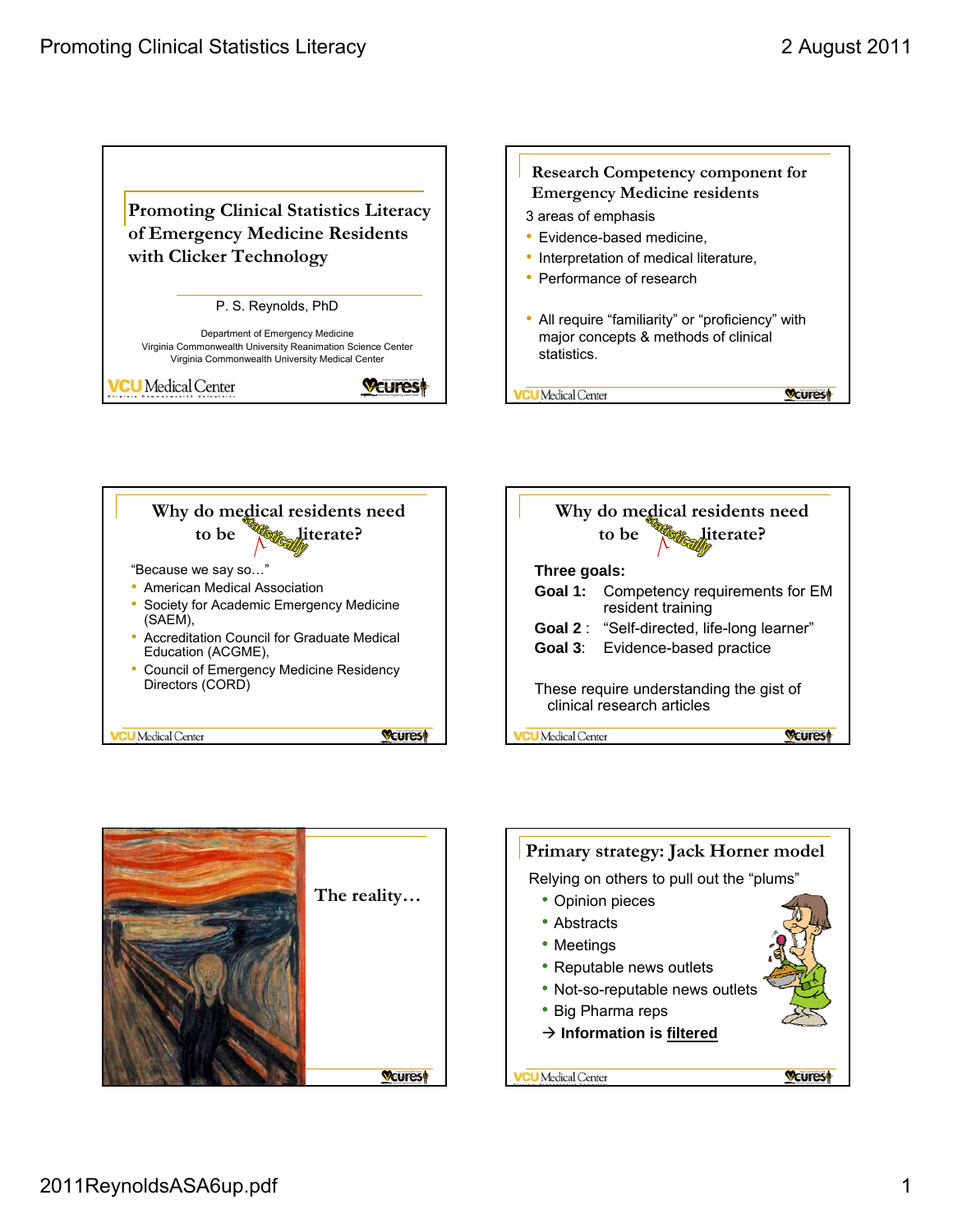









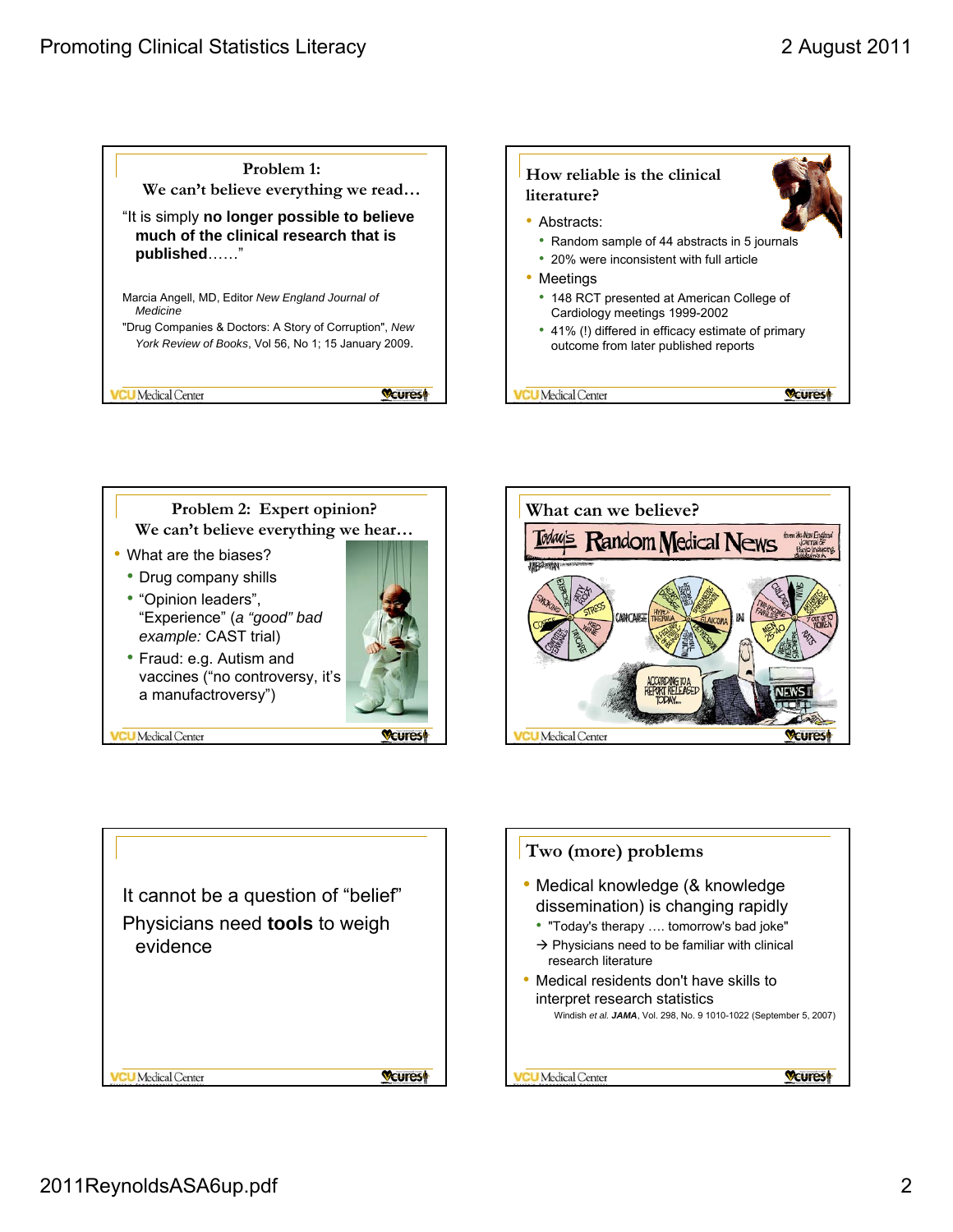







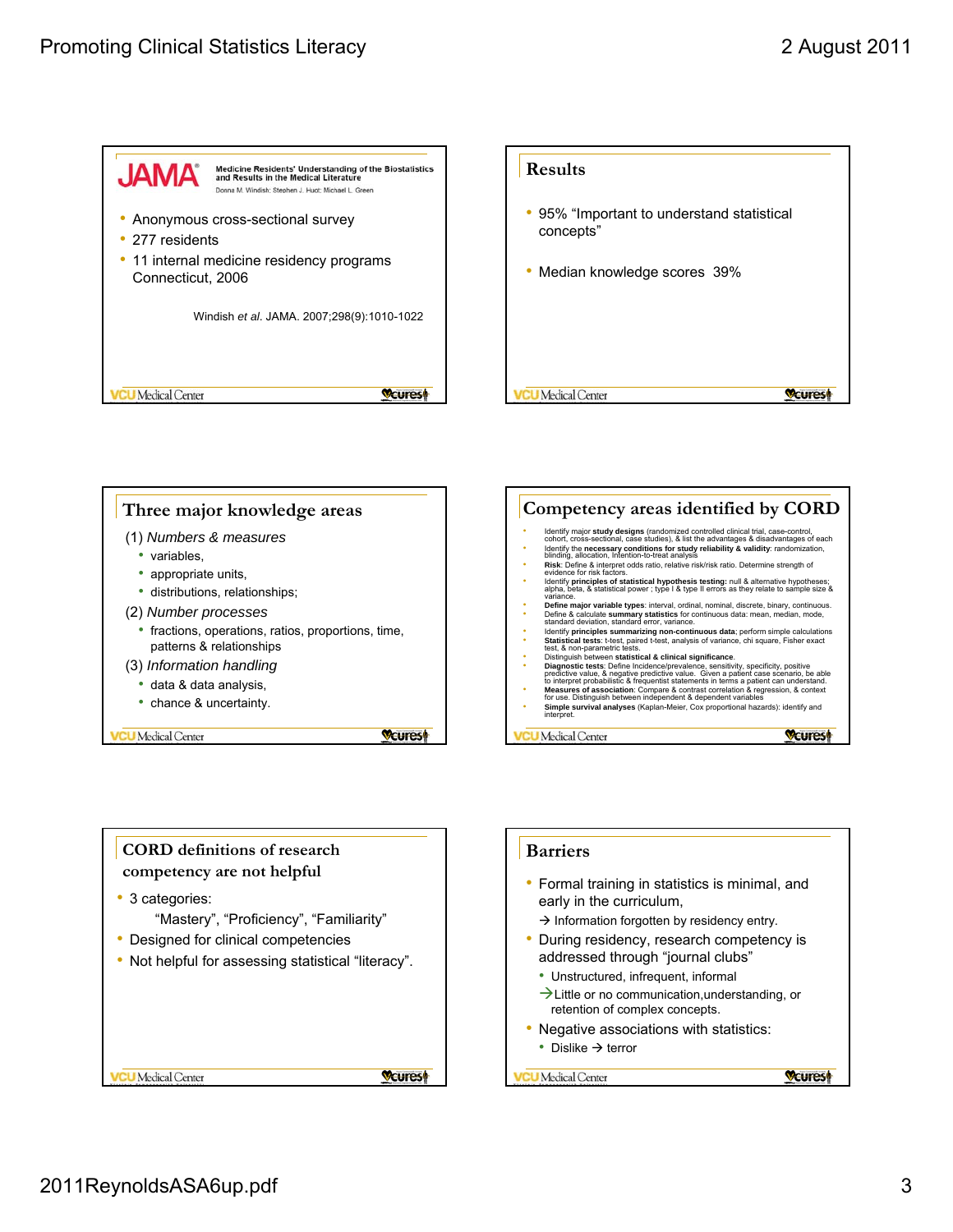









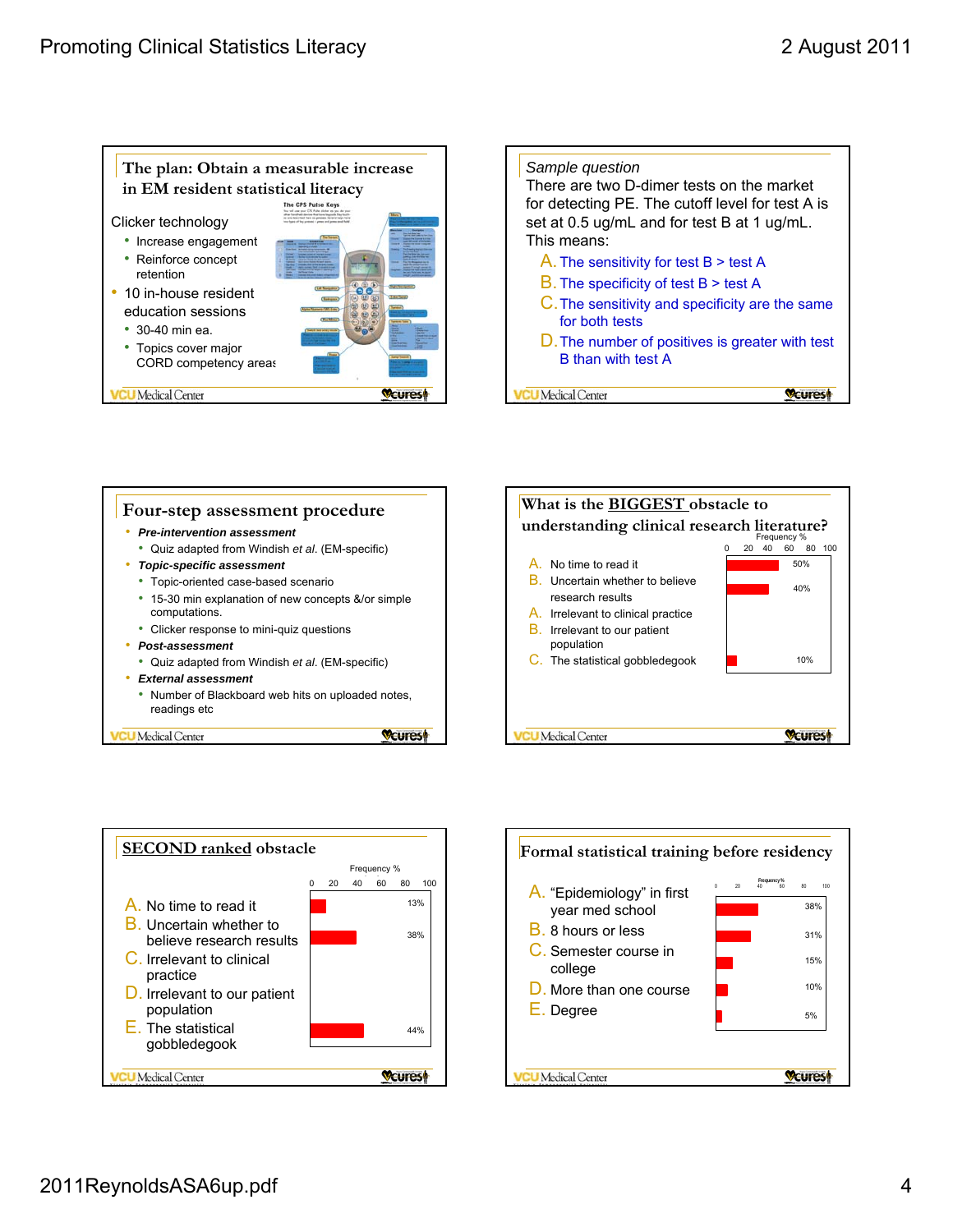









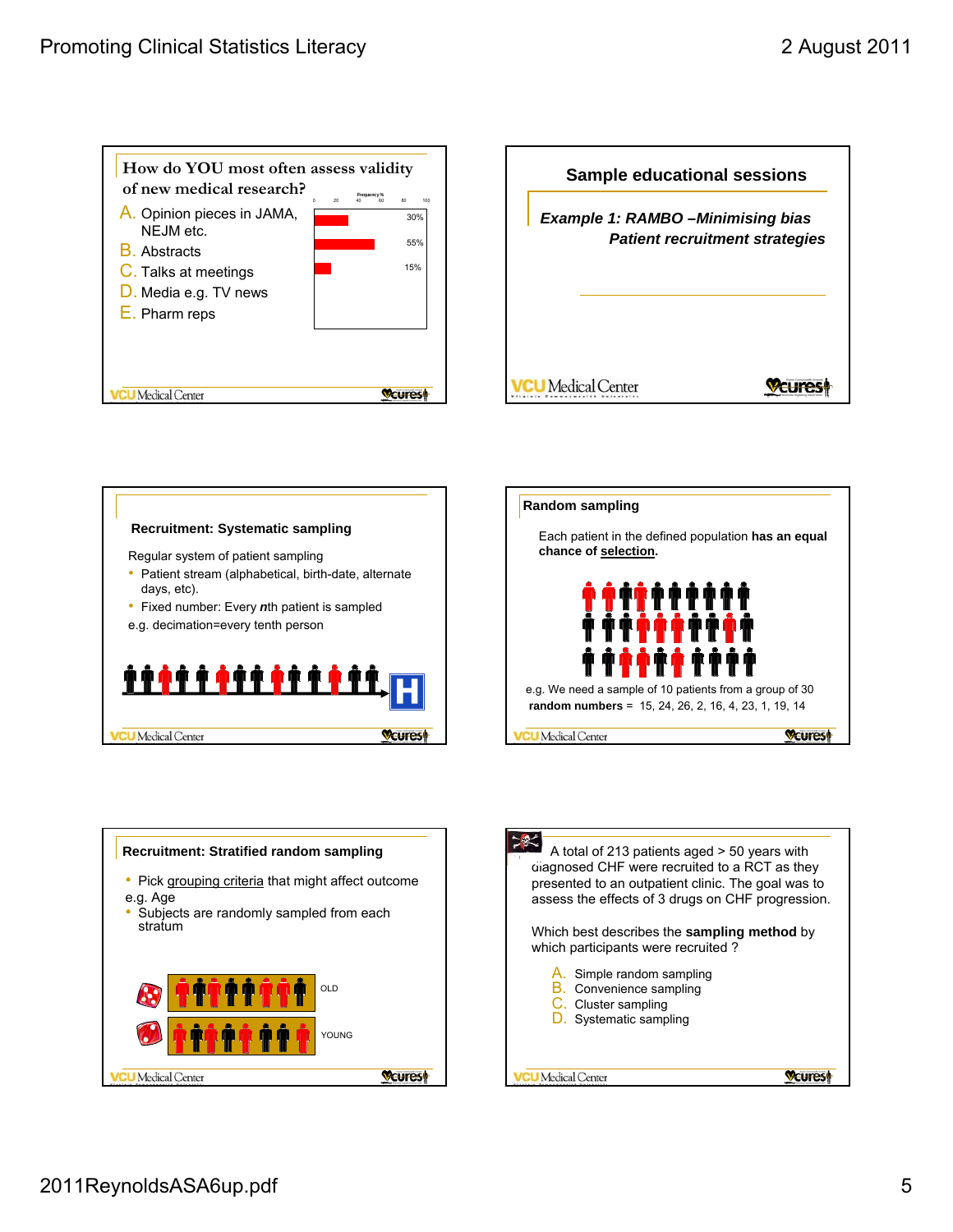





2. A person taking Drug A has a 1% chance of having an allergic reaction. If 1000 people take this drug, how many would you expect to have an allergic reaction?  $\blacktriangledown$  10

25% got this wrong

**Wourest** 

**CU** Medical Center

3. A person taking Drug A has a 1 in 1000 chance of having an allergic reaction. What percentage of people taking this drug will have an allergic reaction?

 $\n 0.1\n$ 



**CU** Medical Center

**Woures!**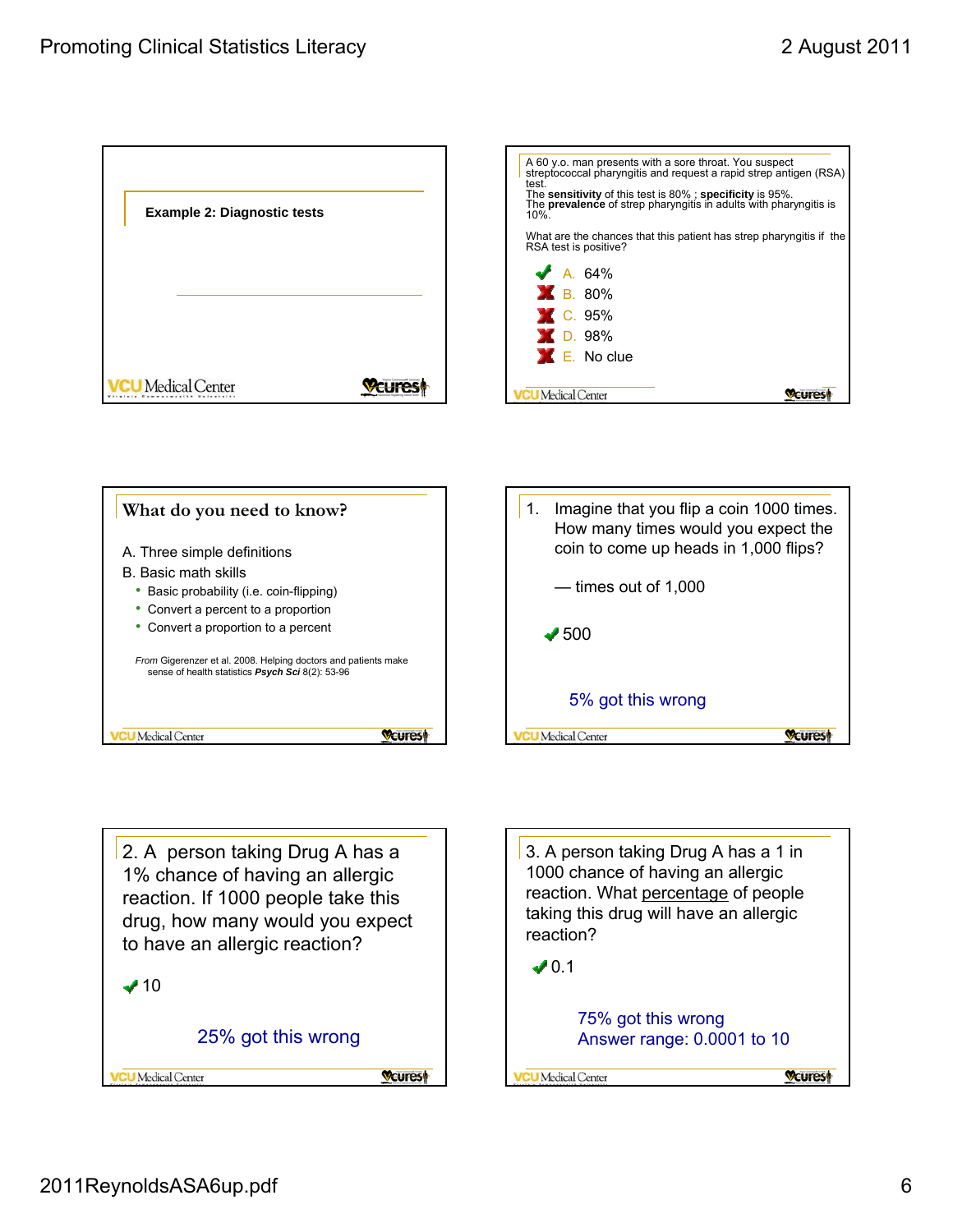